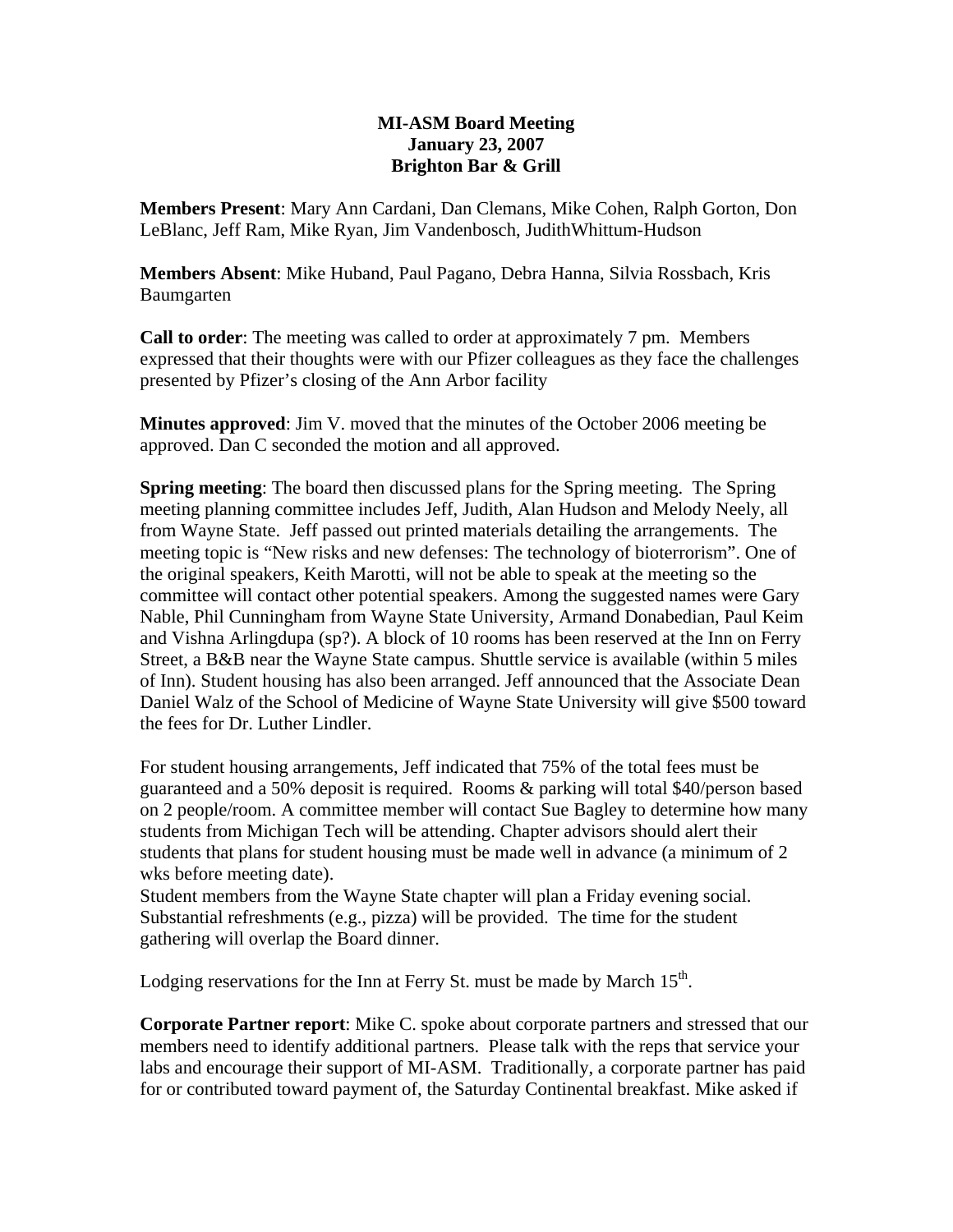Wayne State had a possible connection. Judith will approach the Fisher rep and Mike C will speak with Alexandra Howell. Have any potential partners contact Mike C. after you have approached and prepped them. Primary contact for the Spring meeting should be Jeff R or Judith. Mike C. indicated that currently there are 11 corporate partners who are up to date with their support and 7 who are recently out of date. He also stated that this represents 62% (18/ 29) of our partners.

Mike further expressed concern about the future role of corporate sponsors. Many of the partners are now part of Thermo-Fisher rather than separate companies. Our need for support will increase. Can we explain that our need for support is getting greater and ask our partners to increase their support? Branch 13 will be facing a change in its economic status as the economy in our region is struggling. We need to consider means for future support.

**Facing the Future**: As part of a brain storming session, we discussed that we should get UM and MSU on board, but acknowledged that efforts have been made in the past to do so. Remind UM and MSU that this is an excellent venue for student presentations. Daniel suggested that we try some new strategies, including focusing more on environmental microbiology and going after companies involved in this area, such as NSF (a testing and protocol non-profit organization) should be approached. Partnership fees: for \$100, partner can exhibit at a meeting. For \$300/yr. they become partners and can exhibit at both the fall and spring meetings.

**Fall '07 meeting**: The Fall 07 meeting was also mentioned. We need to find a corporate partner to sponsor the meeting. Mike R recommended that the sponsors could be invited to the mixer or board dinner. He also suggested that we might be able to include a tour of one of the vineyards located in the Leelanau Peninsula.

**Newsletter**: The next agenda item addressed finding a person to edit our Newsletter. Jim V has done an excellent job as editor, but is ready to relegate this responsibility to someone else. The best candidate would be a full time faculty person. Dan Clemans was mentioned. Advertising on our website was also recommended. The job entails editing material submitted by members. The newsletter is sent out 4-5 weeks before the Spring and Fall meetings.

**New blood**: The board expressed a need to consider ways to maintain a strong MI-ASM. Mary Ann suggested that we ask meeting attendees to fill out a form indicating their interests in future meeting topics and their interest in serving on the board. We will also solicit for this information on our website. The need to find additional corporate sponsors is also an important aspect of future planning.

**Nominations**: Nominations for officers were discussed. The past president (Dan Clemans) is in charge of nominations. Silvia should send Dan and the other board members the last registration list for perusal. Those people who have been coming regularly to our meetings might be potential candidates. Board members should check the